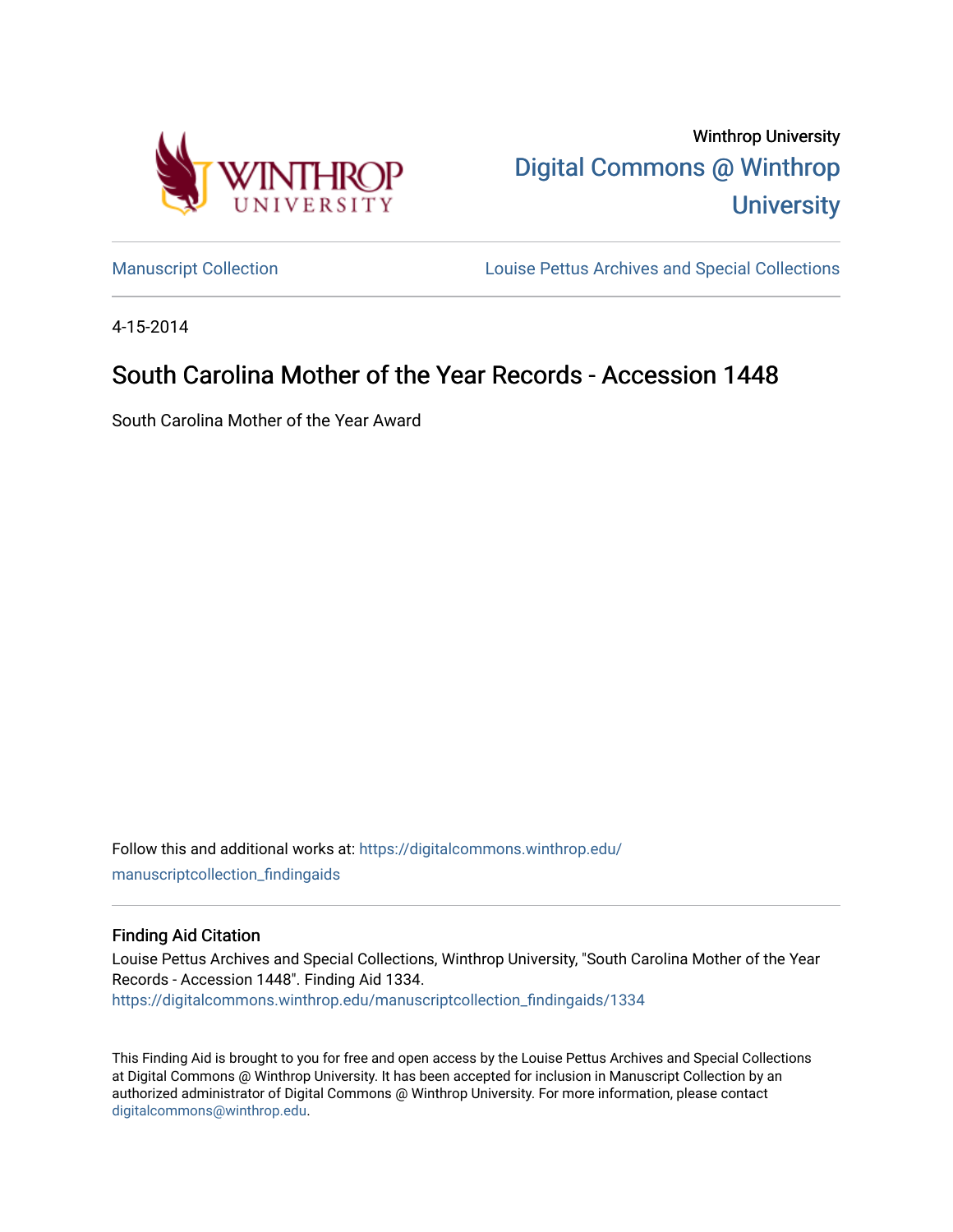## **WINTHROP UNIVERSITY LOUISE PETTUS ARCHIVES & SPECIAL COLLECTIONS**

# **MANUSCRIPT COLLECTION**

# **ACCESSION 1448**

# **SOUTH CAROLINA MOTHER OF THE YEAR RECORDS**

1942-2014

26 Boxes, 145 Folders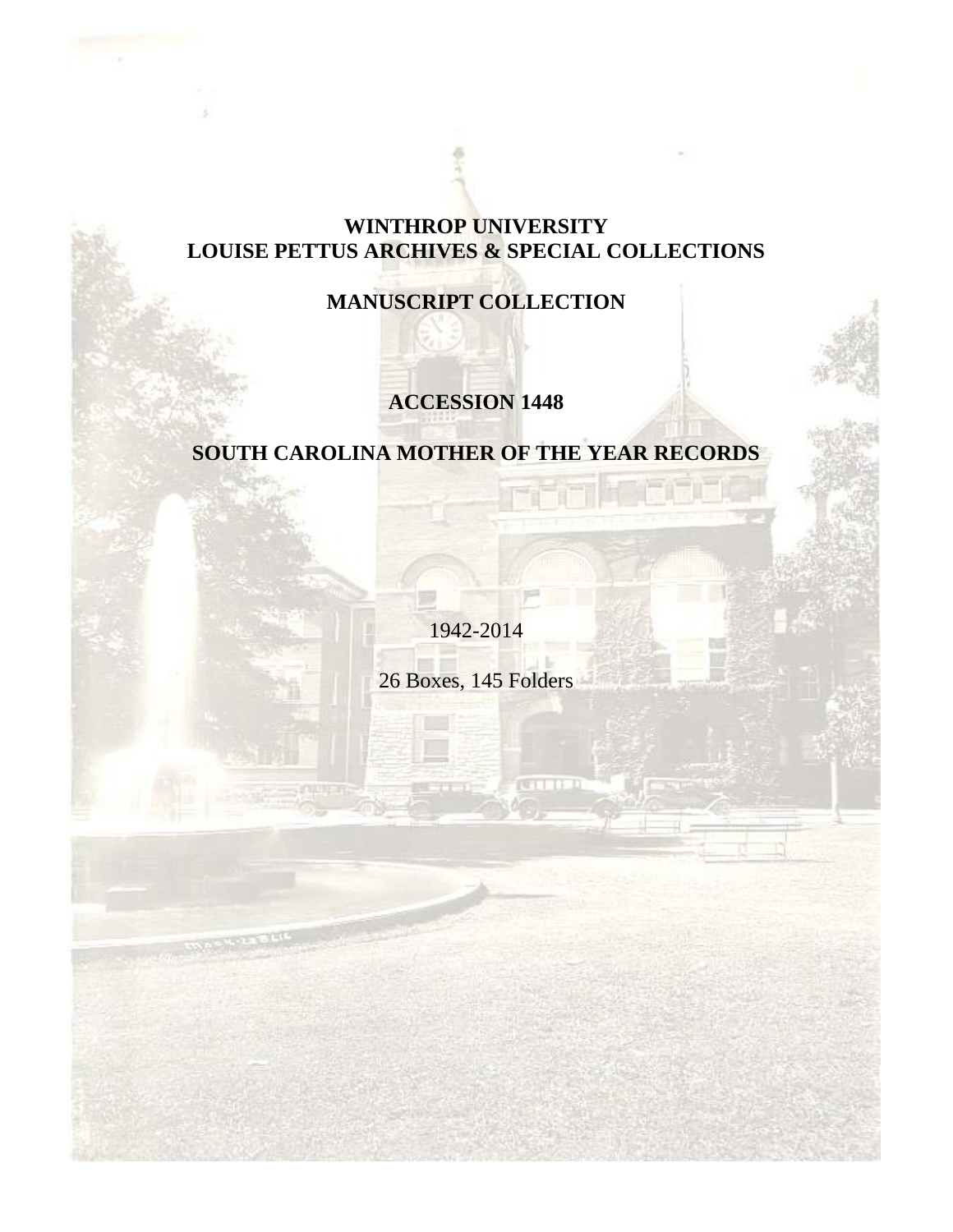*South Carolina Mother of the Year Records, Acc 1448 Manuscript Collection, Winthrop University Archives*

#### **WINTHROP UNIVERSITY LOUISE PETTUS ARCHIVES & SPECIAL COLLECTIONS**

#### **MANUSCRIPT COLLECTION**

ADDITIONS: , , , DATE: April 15, 2014

ACC. NO.:  $\angle$  **1448**<br>PROCESSED BY: Caroline Smith NO. OF SECTIONS: \_4\_

### **SOUTH CAROLINA MOTHER OF THE YEAR RECORDS**

**I**

The South Carolina Mother of the Year records was given to the Louise Pettus Archives and Special Collections on May 29, 2013 by the South Carolina Mothers Association.

> Linear feet of shelf space occupied: 6.50 Approximate number of pieces: 13,000 pieces

Restrictions: Open to researchers under the rules and regulations of the Louise Pettus Archives & Special Collections at Winthrop University.

Literary Rights: For information concerning literary rights please contact the Louise Pettus Archives & Special Collections at Winthrop University.

Scope and Content Note: **The South Carolina Mother of the Year Records include newspaper articles and clippings, nomination forms, photographs, by-laws, Tea Party plans, charter applications, agendas, minutes, financial policies, statements, correspondence and public relations material for the South Carolina Chapter of American Mothers Inc. It also contains American Mother Inc. information packets, guidelines, by-laws, and magazines.** 

Transfer of items: Copy of the book *Seventy Years of Remarkable Women: South Carolina Mothers of the Year* by the South Carolina Mothers Association in Special Collections.

Also, interviews of previous winners and committee members were transferred to the Oral History Collection (OH-553 - OH-583). See Appendix I for list of interviewees.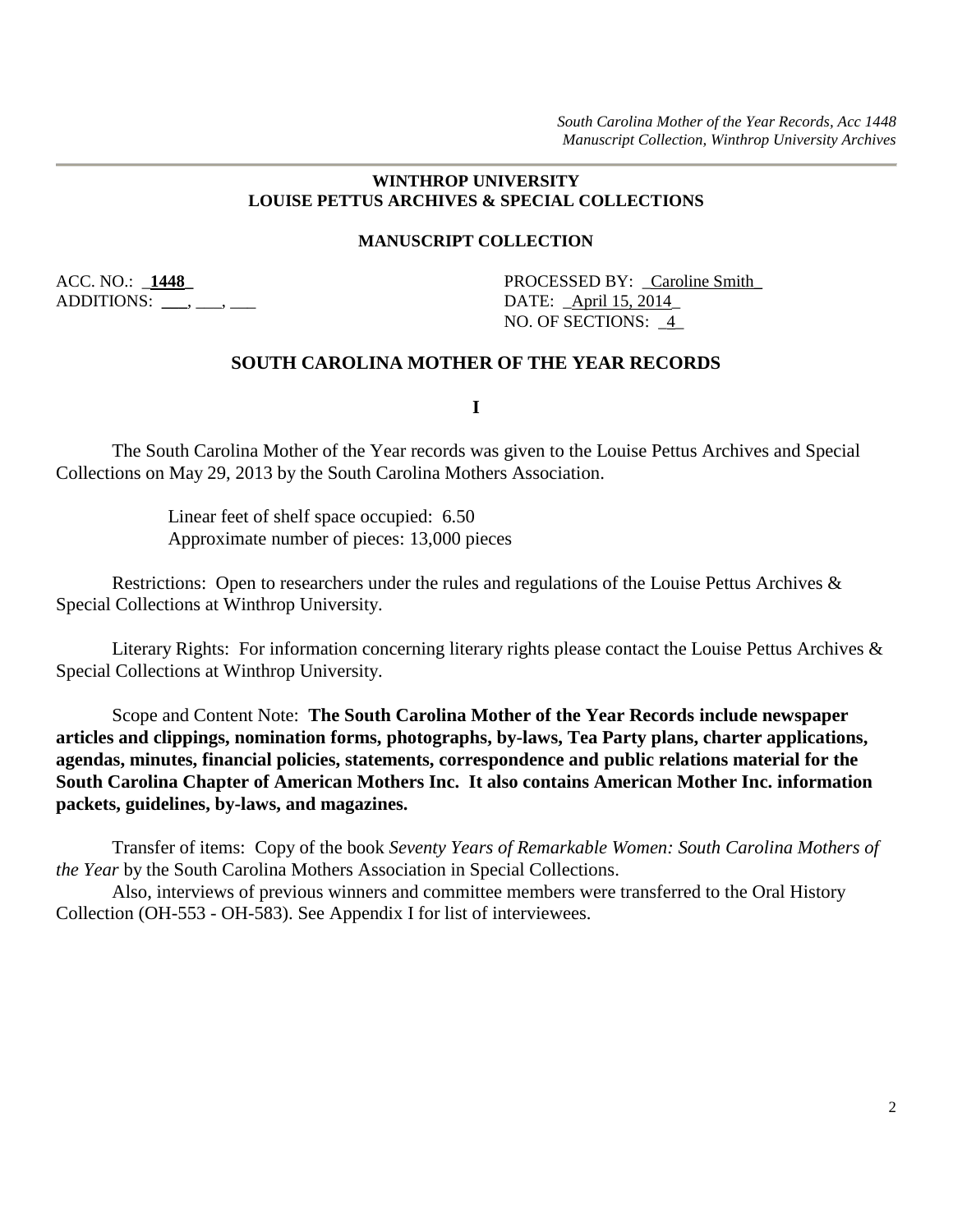#### **II**

### **BIOGRAPHICAL DATA**

### **SOUTH CAROLINA MOTHER OF THE YEAR RECORDS**

- **1942-** *The State* newspaper forms the South Carolina Mothers Committee and elects Alice Elizabeth Moore Arthur as the first South Carolina Mother of the Year.
- **1950-** American Mothers Committee incorporated under laws of the state of New York and Minnie Brown Kennedy gets SC Mother of the Year.
- **1954-** American Mothers Committee becomes an independent, non-profit organization and Ruby Eunice Boggero Gatlin becomes SC Mother of the Year.
- **1958-** SC Mother of the Year May Roper Coker was named National Mother of the Year.
- **1968-** South Carolina Mother of the Year was honored at the Governor's Mansion for the first time for SC Mother of the Year Clarice Townsend Wilson.
- **1975-** "Mothers of Achievement in American History 1776-1976" published by American Mothers Inc.
- **1980-** The American Mothers Committee becomes American Mothers Inc.
- **1983-** SC Mother of the Year Clemmie Webber was named National Mother of the Year.
- **1989-** SC Mother of the Year Nancy Hawk was named National Mother of the Year.
- **1996-** By-laws change establishes separate SC Mothers Search Committee under the South Carolina Mothers Committee.
- **2009-** SC Mother of the Year Betty McGregor was named National Mother of the Year.
- **2013-** Book Published and Celebration of 70 years of SC Mother of the Year.
- **2014-** Closing Tea Party at Lousie Pettus Archives at Winthrop University honoring the end the South Carolina Mother Committee.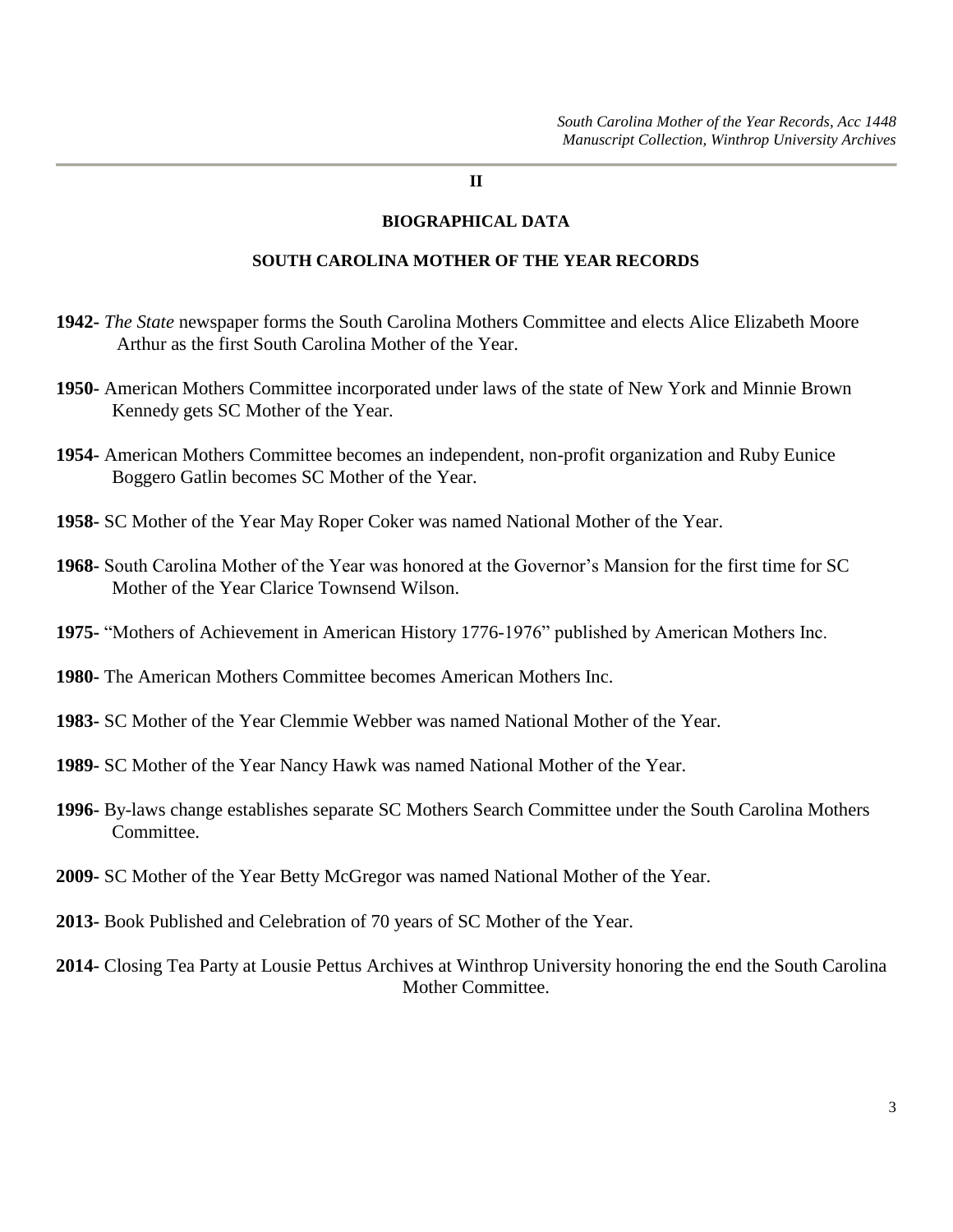### **DESCRIPTION OF SERIES**

| Box (es) Folder(s)<br><b>Series</b> |           |                                                                                                                                                                                                                                                                                                                                                                                                                                                                                                  | Year(s)                            |  |
|-------------------------------------|-----------|--------------------------------------------------------------------------------------------------------------------------------------------------------------------------------------------------------------------------------------------------------------------------------------------------------------------------------------------------------------------------------------------------------------------------------------------------------------------------------------------------|------------------------------------|--|
| $\mathbf{1}$                        | $1-6$     | <b>GENERAL INFORMATION</b><br>Consists of guidelines for a State Association Charter, Six Possible Options to<br>Consider for Future Directions Search Committee, American Mothers Inc.<br>State Charter Application, lists of Search committee members and Mothers,<br>Provides information about South Carolina Young Mothers and American<br>Mother Inc. Information and a (VIDEO CASSETTE). No arrangement                                                                                   | 1980-2011                          |  |
| $2 - 3$                             | $7 - 15$  | BY-LAWS, MANUALS, AND INSTRUCTIONS AND GUIDELINES<br>Includes Selection Committee Scoring Guidelines, Yearbook Honor Page<br>Form, May Lindsay Motherhood Award, Barbara Thompson Gift, Instructions<br>and duties for Mother of the Year, Nomination packet for Mother of the Year,<br>and the Phyllis B. Marriott Presidents Award, State and National by-laws,<br>policies and procedures manual, guidelines, American Mother Inc.<br>Nomination forms and packets. Arranged chronologically. | 1995-1996, 2001-2003,<br>2012-2013 |  |
| 3                                   | $16-21$   | <b>SEARCH COMMITTEE INFORMATION</b><br>Includes pamphlets, lists, minutes, agendas, notes, correspondence,<br>applications, financial records, nomination forms, news releases, guidelines,<br>and new member packets. Arranged chronologically.                                                                                                                                                                                                                                                 | 1985-2012                          |  |
| 4                                   | 22        | AMERICAN MOTHER INC. "MOTHERHOOD ELEVATED" GALA<br>Includes Schedule of events, Fundraising ideas, Information for<br>communicating with AMI                                                                                                                                                                                                                                                                                                                                                     | 2011                               |  |
| 4                                   | 23        | NATIONAL COMPETITION INFORMATION<br>Includes Correspondence, newsletters, information packet, and duties packet.                                                                                                                                                                                                                                                                                                                                                                                 | 2008-2010                          |  |
| 4                                   | 24        | <b>CONTRIBUTION REQUESTS</b><br>Includes financial aid request form, correspondence, meeting agendas<br>concerning contribution requests, and donation notifications.                                                                                                                                                                                                                                                                                                                            | 1987-1988                          |  |
| 4                                   | $25 - 26$ | COMMUNITY SERVICE INFORMATION<br>Includes newspaper clippings, and correspondence                                                                                                                                                                                                                                                                                                                                                                                                                | 2010                               |  |
| 4                                   | $27\,$    | LEADERSHIP RESOURCE GUIDE<br>Chapter Guide by the American Mothers Inc. includes information on how to<br>have a successful chapter with a breakdown of membership, honors and<br>recognitions, education programs, projects and events, finances, resources,<br>and forms.                                                                                                                                                                                                                      | 2007                               |  |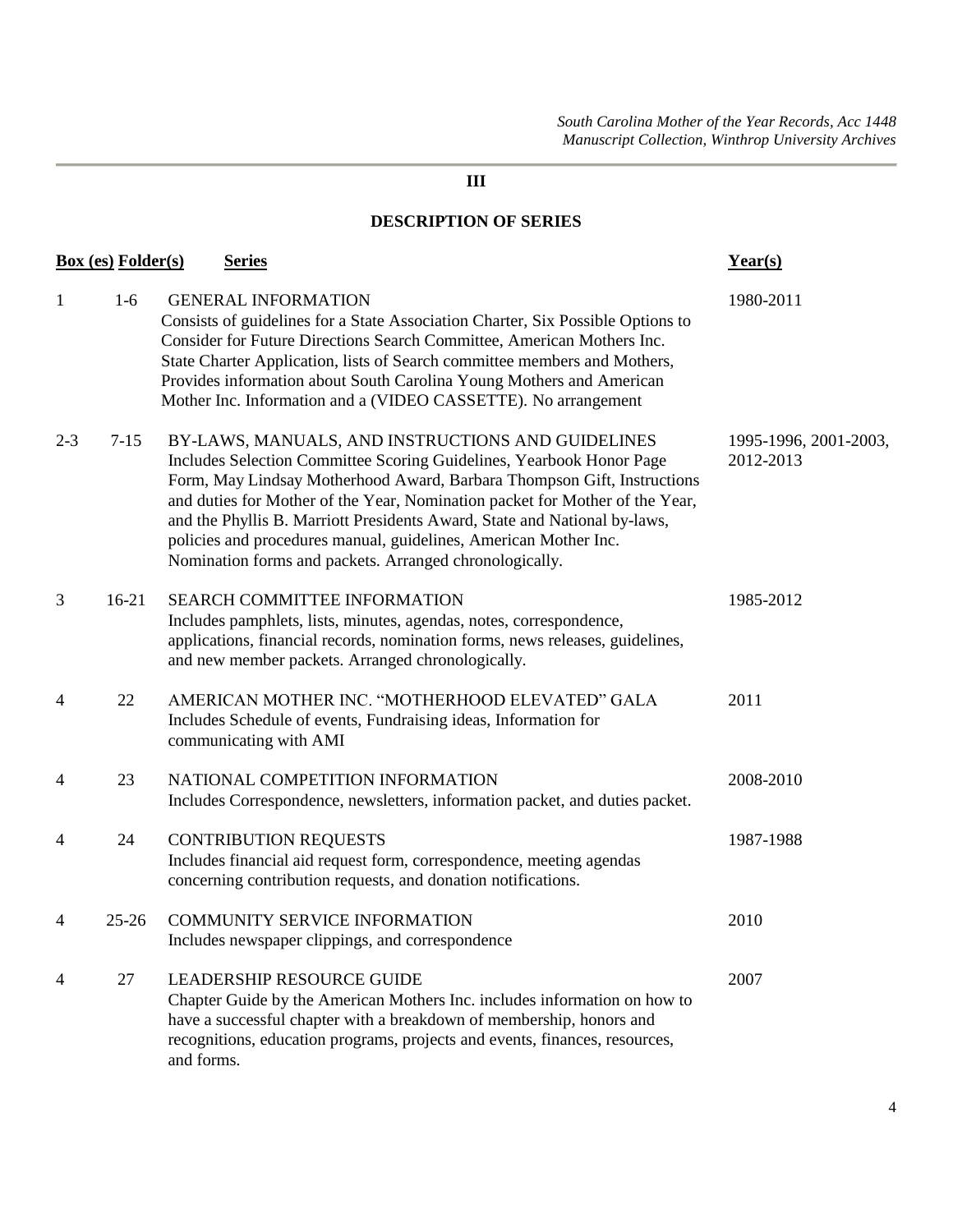| <b>Box (es) Folder(s)</b><br><b>Series</b> |       | Year(s)                                                                                                                                                                                                                                                                                                                                                                                                             |                                                                 |
|--------------------------------------------|-------|---------------------------------------------------------------------------------------------------------------------------------------------------------------------------------------------------------------------------------------------------------------------------------------------------------------------------------------------------------------------------------------------------------------------|-----------------------------------------------------------------|
| $\overline{4}$                             | 28    | "DO IT" BOOK FOR AMERICAN MOTHERS INC.<br>Published by American Mothers Inc.in 1986 as a guide book for State<br>Associations, contains an Introduction to American Mothers Inc., purpose,<br>objectives, history and major Programs, how to organize at the state level,<br>programs, projects, and activities, finance, how to choose the Mother of the<br>Year, membership, and a breakdown of public relations. | 1986                                                            |
| 5                                          | 29-32 | SOUTH CAROLINA MOTHER OF THE YEAR LUNCHEON AND<br><b>TEA PLANNING</b><br>Includes invitation's and directions, Prayer, Agenda, Minutes, and Notes, list<br>of living previous Mothers of the Year, drafts of invitation, list of the Search<br>Committee, Correspondence and includes invitation, correspondence, and<br>planning information. No arrangement.                                                      | 2001-2013                                                       |
| $6 - 7$                                    | 33-35 | AMERICAN MOTHER MAGAZINES<br>Includes issues pertaining to Mary Kate Glasser, Judith Ann Pittard, and Jean<br>Orr Bleacher. Arranged chronologically.                                                                                                                                                                                                                                                               | 1949-2013                                                       |
| $\tau$                                     | 36    | PUBLIC RELATIONS<br>Includes correspondence, brochures, brief history, and American Mothers<br>Newsletter with hand written notes about the layout.                                                                                                                                                                                                                                                                 | 1985-1987                                                       |
| $\tau$                                     | 37    | SEARCH COMMITTEES AND NEWS RELEASES<br>Includes Article's and information on Father of the Year                                                                                                                                                                                                                                                                                                                     | 1997-2000                                                       |
| $\overline{7}$                             | 38    | FINANCIAL POLICIES AND STATEMENTS<br>Includes the finance committee review of policies and procedures,<br>correspondence, copies of Financial Statements, and a summary of financial<br>policies.                                                                                                                                                                                                                   | 2010                                                            |
| $\tau$                                     | 39-43 | MINUTES AND AGENDAS<br>Includes lists of Search Committee Members and notes for future search<br>chair includes numbered list of what should be completed at during each<br>monthly meeting. Arranged chronologically.                                                                                                                                                                                              | 1985-1992, 1996-2002<br>2010-2011                               |
| $\overline{7}$                             | 44-46 | NEWSPAPER CLIPPINGS<br>Includes articles about mothers, theirs families, and advertisements about<br>the Search for the next state mother. Arranged chronologically.                                                                                                                                                                                                                                                | 1982, 1984, 1986-<br>1989, 1998, 2002-<br>2003, 2005, 2007-2013 |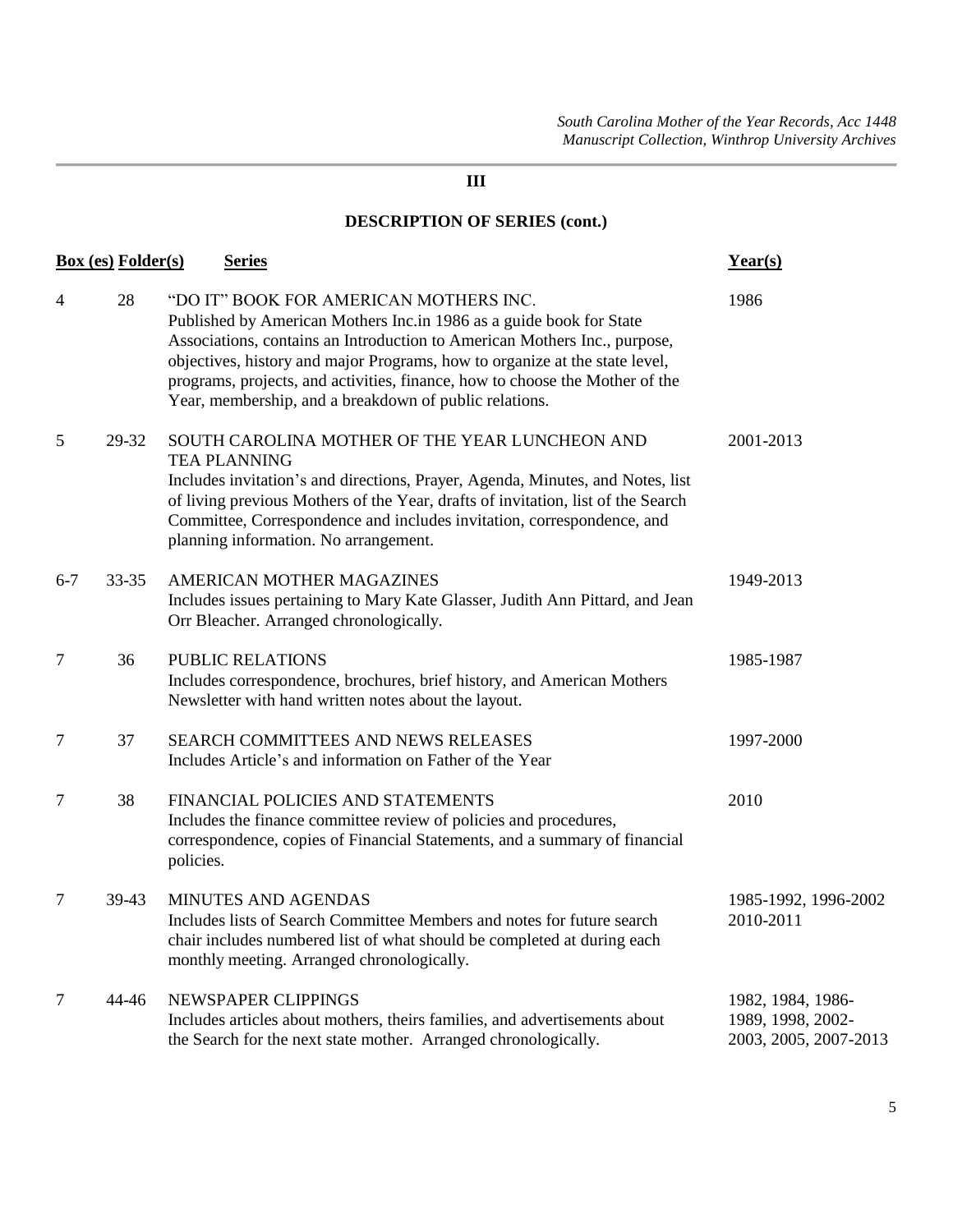| <b>Box</b> (es) <b>Folder</b> (s)<br><b>Series</b> |              | Year(s)                                                                                                                                                                                                                                                                                                                                                                                                                                                                                                            |                                                                     |
|----------------------------------------------------|--------------|--------------------------------------------------------------------------------------------------------------------------------------------------------------------------------------------------------------------------------------------------------------------------------------------------------------------------------------------------------------------------------------------------------------------------------------------------------------------------------------------------------------------|---------------------------------------------------------------------|
| 8                                                  | 47           | AMERICAN MOTHER OF THE YEARS INC. ANNUAL<br><b>CONFERENCE NEWSLETTERS</b><br>Newsletters that give the brief overview of each State Mother and the<br>National Mother. Arranged chronologically.                                                                                                                                                                                                                                                                                                                   | 1958, 1985, 1988, 2012                                              |
| 8                                                  | 48           | LITERACY LIGHTS LIFE<br>American Mothers Inc. 55 <sup>th</sup> Anniversary publication about the previous<br><b>National Mothers</b>                                                                                                                                                                                                                                                                                                                                                                               | 1990                                                                |
| 8                                                  | 49           | <b>PHOTOGRAPHS</b><br>Includes photographs from various Mother of the Year Tea Parties. Arranged<br>chronologically.                                                                                                                                                                                                                                                                                                                                                                                               | 1990-1991, 2009-2010                                                |
| 8                                                  | 50-55        | <b>YEARBOOK</b><br>Includes By-laws, Honor roll, newspaper clippings, correspondence, financial<br>records, minutes and agendas. Arranged chronologically.                                                                                                                                                                                                                                                                                                                                                         | 2003-2012                                                           |
| $9 - 11$                                           | 56-70        | <b>SCRAPBOOK</b><br>Includes photographs, newspaper clippings, articles, and invitations. Arranged<br>chronologically.                                                                                                                                                                                                                                                                                                                                                                                             | 1942-2012                                                           |
|                                                    | 12-20 71-103 | <b>CORRESPONDENCE</b><br>Includes handwritten letters, financial records, meeting agendas and minutes.<br>Arranged chronologically.                                                                                                                                                                                                                                                                                                                                                                                | 1954-2012                                                           |
| 20                                                 | 104-105      | <b>MISCELLANOUS</b><br>Includes handwritten letters, newspaper clippings, National Mother<br>information and copies of Risher, Mitchell, Chow, and Renfrow's<br>nomination packets; newspaper clippings, ABC Quilts brochure and<br>newsletter, American Mother Community service brochures, instructions and<br>duties for State Mother of Young Children, stationary and a sticker; A Book<br>for Baby, State by-laws, The Charles Lea Center Foundation Inc. History and<br>addressed stickers. No arrangement. | 1939, 1979, 1996, 1997,<br>1998, 2002-2004, 2006,<br>2008, 2010, nd |
| 21                                                 | 106          | ALTHEA TODD HENIFORD NOMINATION PACKET<br>Includes newspaper clippings, correspondence, and nomination form includes<br>recommendations, personal information, philosophy of parenting and<br>information about her husband and children.                                                                                                                                                                                                                                                                          | 1981                                                                |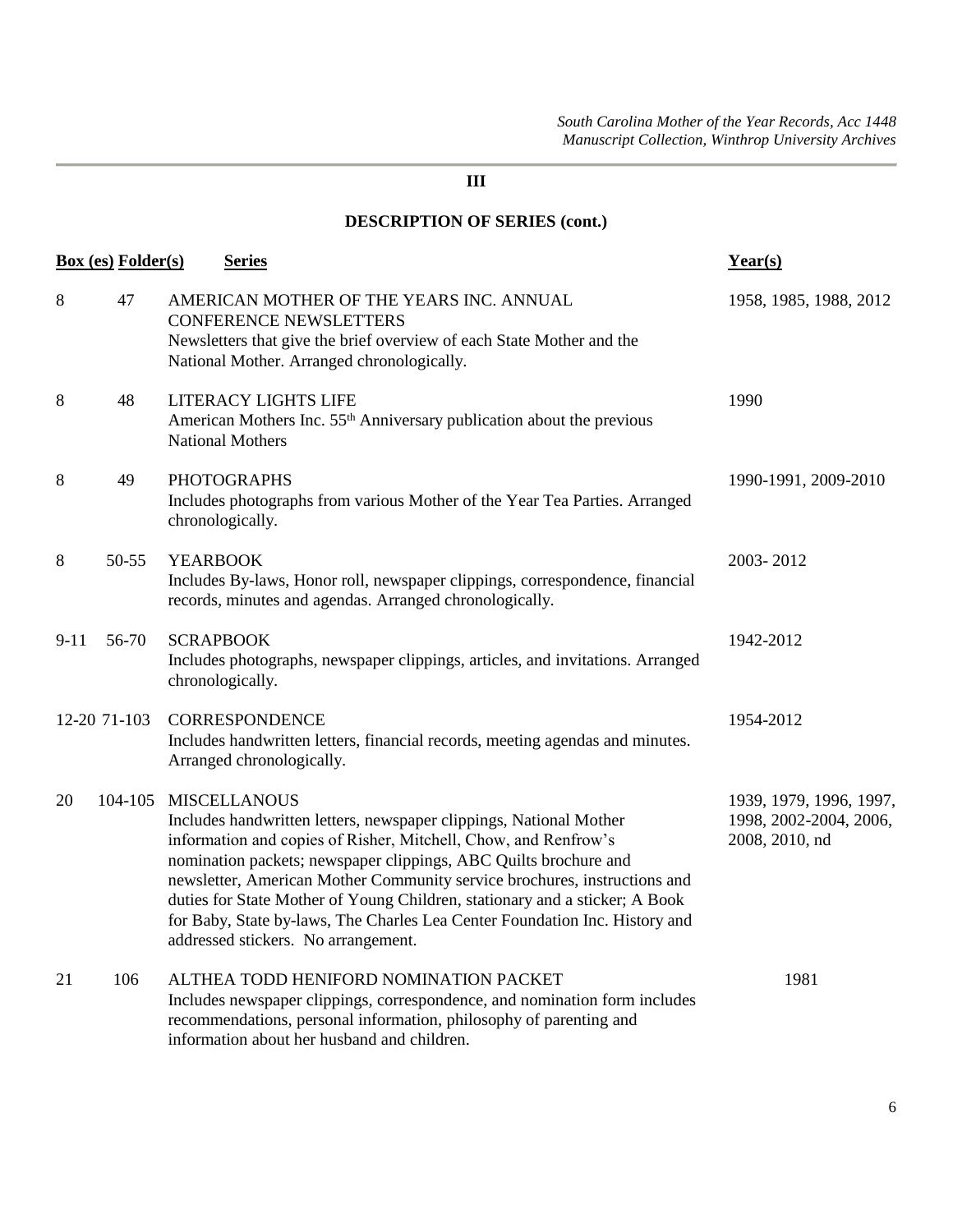| <b>Box (es) Folder(s)</b><br><b>Series</b> |         | Year(s)                                                                                                                                                                                                                                                                                                                                                               |      |
|--------------------------------------------|---------|-----------------------------------------------------------------------------------------------------------------------------------------------------------------------------------------------------------------------------------------------------------------------------------------------------------------------------------------------------------------------|------|
| 21                                         | 107     | <b>CLEMMIE WEBBER NOMINATION PACKET</b><br>Includes newspaper clippings, letters of recommendations and nomination<br>form, news release picture, Copies of American Mothers Inc. Newsletter<br>featuring Webber as National Mother of the Year, recommendations, personal<br>information, philosophy of parenting and information about her husband and<br>children. | 1983 |
| 21                                         | 108     | JOHANN MCCRACKIN NOMINATION PACKET<br>Includes recommendations, personal information, philosophy of parenting and<br>information about her husband and children.                                                                                                                                                                                                      | 1984 |
| 21                                         | 109-110 | DEEMCLAFFERTY NOMINATION PACKET<br>Includes Press Release and Magazine Article, recommendations, personal<br>information, philosophy of parenting and information about her husband and<br>children.                                                                                                                                                                  | 1985 |
| 21                                         | 111     | MARY CAROLYN WATSON NOMINATION PACKET<br>Includes Press Release, recommendations, personal information, philosophy<br>of parenting and information about her husband and children.                                                                                                                                                                                    | 1986 |
| 21                                         | 112     | BESS WARE NEWSPAPER CLIPPINGS<br>Includes press release and photographs, recommendations, personal<br>information, philosophy of parenting and information about her husband and<br>children.                                                                                                                                                                         | 1987 |
| 22                                         | 113     | ELISE SHEALY NOMINATION PACKET<br>Includes recommendations, personal information, philosophy of parenting and<br>information about her husband and children.                                                                                                                                                                                                          | 1988 |
| 22                                         | 114     | NANCY HAWK NOMINATION PACKET<br>Includes press release, photograph, resume, newspaper clippings<br>correspondence, recommendations, personal information, philosophy of<br>parenting and information about her husband and children.                                                                                                                                  | 1989 |
| 22                                         | 115     | TEMPLE ANNE HUGHES OEHLER NOMINATION PACKET<br>Includes recommendations, personal information, philosophy of parenting and<br>information about her husband and children.                                                                                                                                                                                             | 1990 |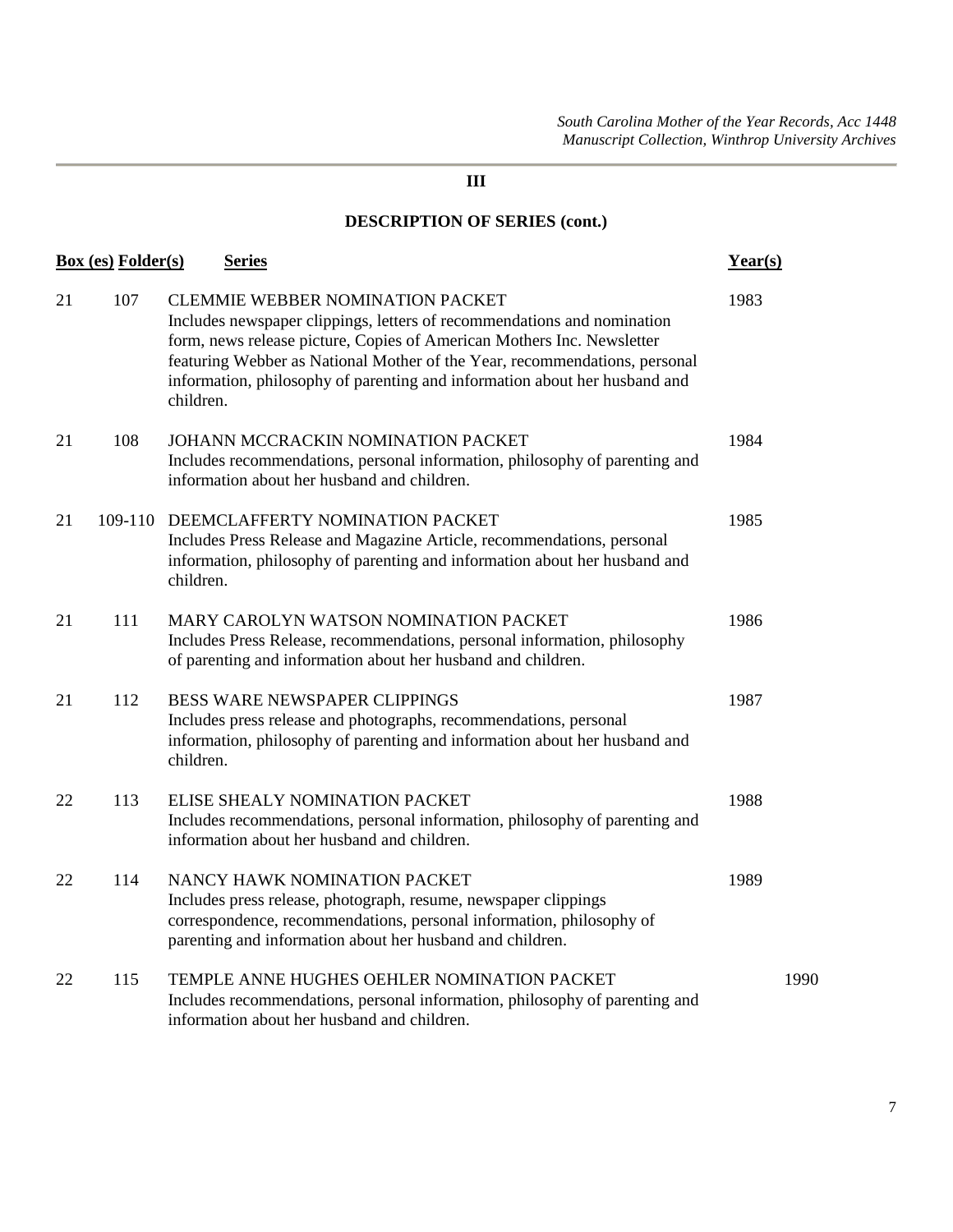| <b>Box</b> (es) Folder(s) |     | <b>Series</b>                                                                                                                                                                                                                           | Year(s) |           |
|---------------------------|-----|-----------------------------------------------------------------------------------------------------------------------------------------------------------------------------------------------------------------------------------------|---------|-----------|
| 22                        | 116 | MARTHA BISHOP NOMINATION PACKET<br>Includes recommendations, personal information, philosophy of parenting and<br>information about her husband and children.                                                                           | 1991    |           |
| 22                        | 117 | LAURA THOMAS NOMINATION PACKET<br>Includes correspondence, newspaper clipping, Includes recommendations,<br>personal information, philosophy of parenting and information about her<br>husband and children.                            | 1992    |           |
| 22                        | 118 | FANNIE LOUISE HOLCOMBE NOMINATION PACKET<br>Includes recommendations, personal information, philosophy of parenting and<br>information about her husband and children.                                                                  | 1993    |           |
| 22                        | 119 | MARGARET BURNS NOMINATION PACKET<br>Includes Nomination Packets for both years along with 1994 press release,<br>recommendations, personal information, philosophy of parenting and<br>information about her husband and children.      |         | 1993-1994 |
| 23                        | 120 | WILHELMINA V. MOBLEY NOMINATION PACKET<br>Includes recommendations, personal information, philosophy of parenting and<br>information about her husband and children.                                                                    |         | 1995-1996 |
| 23                        | 121 | MARJORIE PATTERSON NOMINATION PACKET<br>Includes correspondence, newsletters, newspapers clippings, press release,<br>recommendations, personal information, philosophy of parenting and<br>information about her husband and children. | 1995    |           |
| 23                        | 122 | EDNA MAE EAGERTON NOMINATION PACKET<br>Includes recommendations, personal information, philosophy of parenting and<br>information about her husband and children.                                                                       | 1996    |           |
| 23                        | 123 | SHERRY MCQUOWN NOMINATION PACKET<br>Includes recommendations, personal information, philosophy of parenting and<br>information about her husband and children.                                                                          | 1997    |           |
| 23                        | 124 | HELEN HARVEY NOMINATION PACKET<br>Includes recommendations, personal information, philosophy of parenting and<br>information about her husband and children.                                                                            | 1999    |           |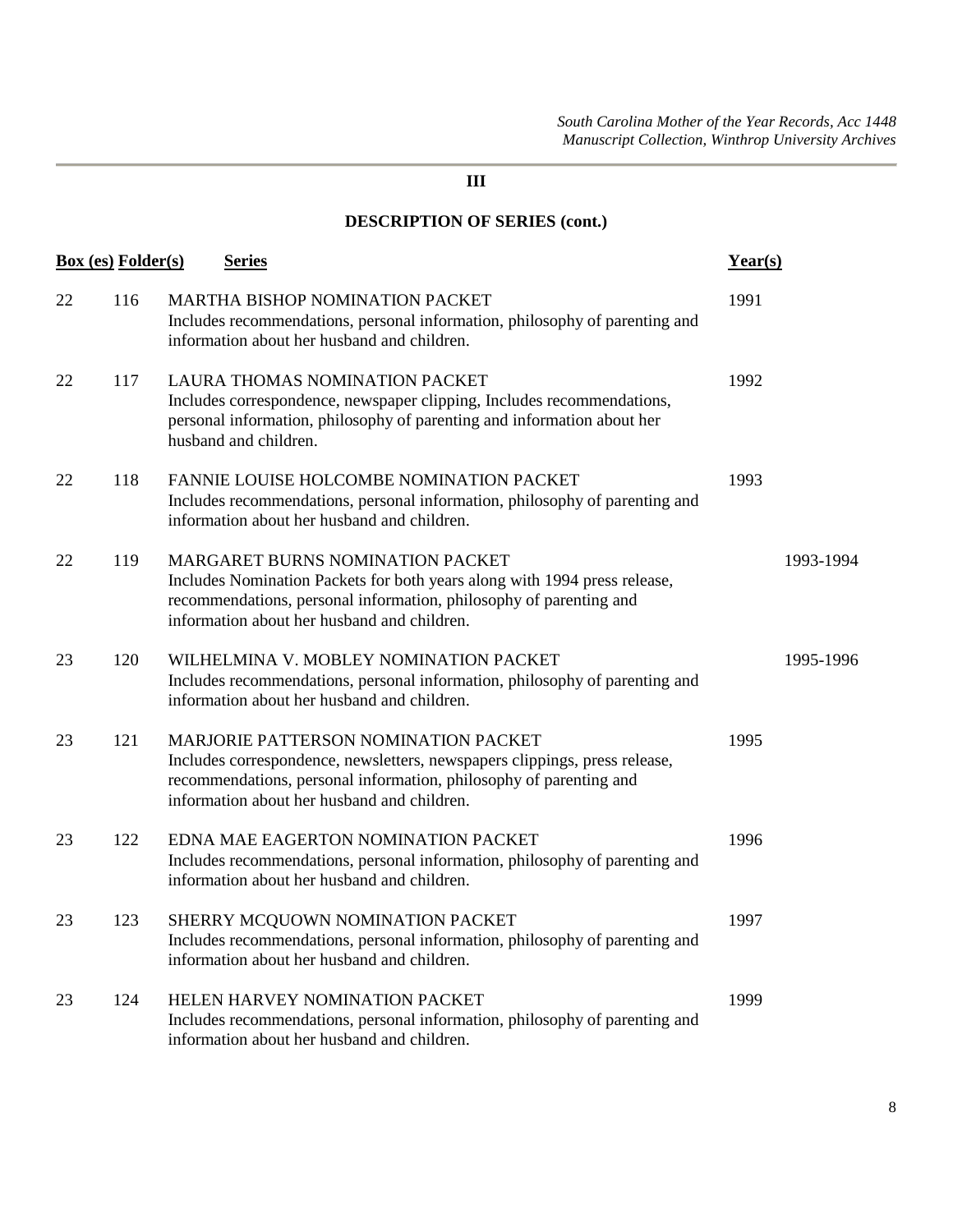|    | <b>Box (es) Folder(s)</b> | <b>Series</b>                                                                                                                                                                                                                    | Year(s) |
|----|---------------------------|----------------------------------------------------------------------------------------------------------------------------------------------------------------------------------------------------------------------------------|---------|
| 23 | 125                       | ROSEMARY CHOW NOMINATION PACKET<br>Includes recommendations, personal information, philosophy of parenting and<br>information about her husband and children.                                                                    | 2000    |
| 23 | 126                       | JOYCE RHENEY NOMINATION PACKET<br>Includes recommendations, personal information, philosophy of parenting and<br>information about her husband and children.                                                                     | 2001    |
| 23 | 127                       | FLORINETTE RENFROM NOMINATION PACKET<br>Includes articles, correspondence and the PEE DEE Magazine (2002),<br>recommendations, personal information, philosophy of parenting. And<br>information about her husband and children. | 2002    |
| 23 | 128                       | MARJORIE MITCHELL NOMINATION PACKET<br>Includes recommendations, personal information, philosophy of parenting.<br>And information about her husband and children.                                                               | 2003    |
| 24 | 129                       | DEANE RISHER NOMINATION PACKET<br>Includes recommendations, personal information, philosophy of parenting.<br>And information about her husband and children.                                                                    | 2004    |
| 24 | 130                       | DOROTHY COE-MCBRIDE RESUBMISSION<br>Includes recommendations, personal information, philosophy of parenting.<br>And information about her husband and children.                                                                  | 2005    |
| 24 | 131                       | <b>MAGGIE DEAS NOMINATION PACKET</b><br>Includes recommendations, personal information, philosophy of parenting.<br>And information about her husband and children.                                                              | 2005    |
| 24 | 132-133                   | <b>JEAN BLECHER NOMINATION PACKETS</b><br>Includes recommendations, personal information, philosophy of parenting.<br>And information about her husband and children.                                                            | 2006    |
| 24 | 134                       | <b>JUDITH PITTARD NOMINATION PACKET</b><br>Includes recommendations, personal information, philosophy of parenting.<br>And information about her husband and children.                                                           | 2007    |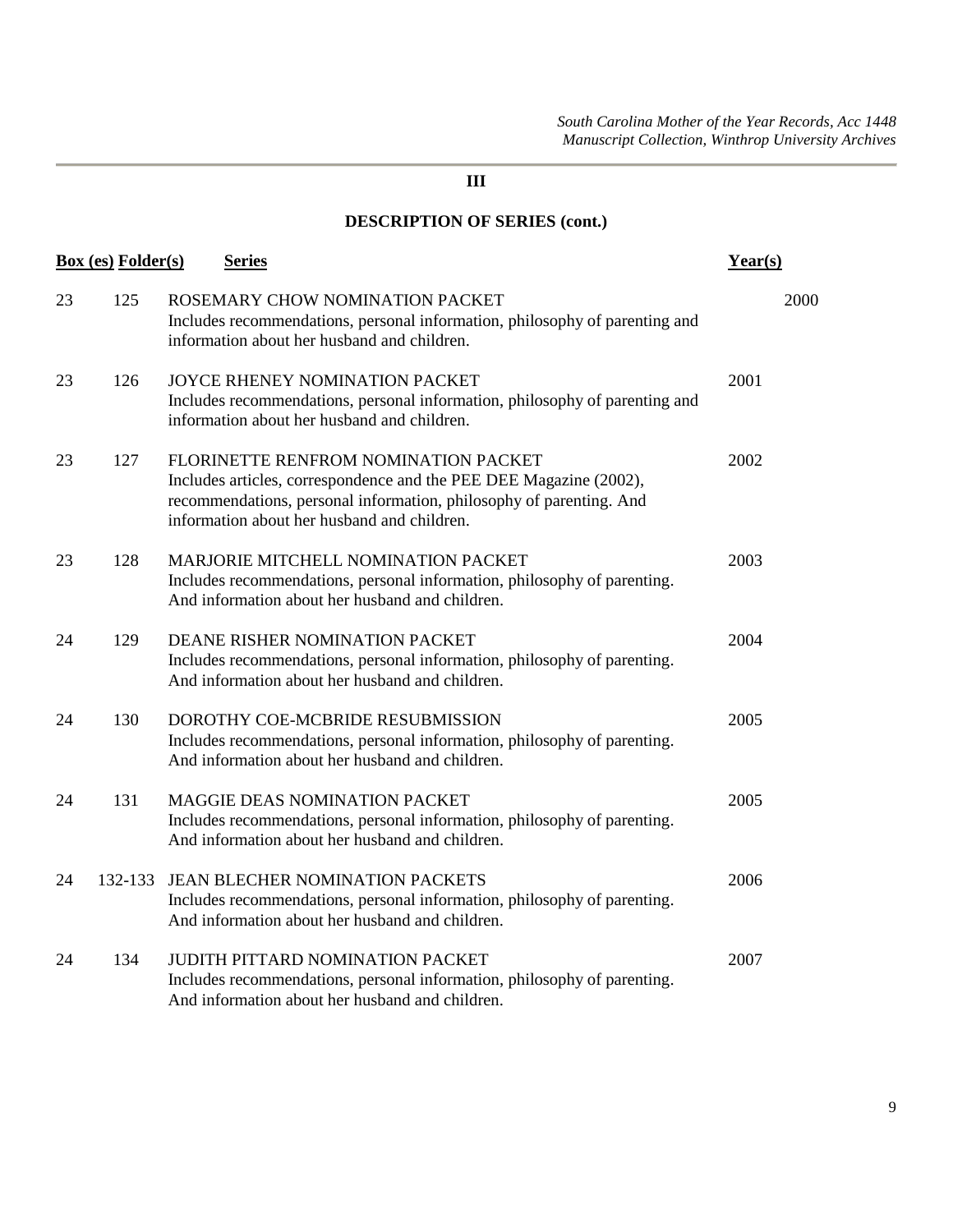|             | <b>Box (es) Folder(s)</b> | <b>Series</b>                                                                                                                                                                                                                                                                                                                                                                                     | Year(s)   |
|-------------|---------------------------|---------------------------------------------------------------------------------------------------------------------------------------------------------------------------------------------------------------------------------------------------------------------------------------------------------------------------------------------------------------------------------------------------|-----------|
| 24          | 135                       | MARY KATE GLASSER NOMINATION PACKET<br>Includes recommendations, personal information, philosophy of parenting.<br>And information about her husband and children.                                                                                                                                                                                                                                | 2008      |
| 25          | 136                       | BETTY MCGREGOR NOMINATION PACKET<br>Includes recommendations, personal information, philosophy of parenting.<br>And information about her husband and children.                                                                                                                                                                                                                                   | 2009      |
| 25          | 137                       | ANNETTE SUTCLIFFE NOMINATION PACKET<br>Includes recommendations, personal information, philosophy of parenting.<br>and information about her husband and children.                                                                                                                                                                                                                                | 2010      |
| 25          | 138                       | MARIANNA HABISREUTINGER NOMINATION PACKET<br>Includes recommendations, personal information, philosophy of parenting<br>And information about her husband and children.                                                                                                                                                                                                                           | 2011      |
| 25          | 139                       | MIRIAM GULLEDGE NOMINATION PACKET<br>Includes recommendations, personal information, philosophy of parenting<br>And information about her husband and children.                                                                                                                                                                                                                                   | 2012      |
| 25          | 140                       | <b>NOMINATIONS</b><br>Includes nominations packets of Joan Boozer Mills, Linda Ruth Kaster, and<br>Miriam Gulledge                                                                                                                                                                                                                                                                                | 2010-2012 |
| 26          | 141                       | <b>APPLICATIONS</b><br>Includes applications from Joyce Rheney, Florinette Renfrow, Peggy<br>McQuown, Fannie Simmons, And Margaret Conroy                                                                                                                                                                                                                                                         | 2001, nd  |
| 26          |                           | 142-144 APPLICATIONS LISTED ALPHABETICALLY                                                                                                                                                                                                                                                                                                                                                        | nd        |
| 5 bd. vols. |                           | <b>BOOKS</b><br>Speaking Frankly by James F. Byrnes<br>Sly and Able: A Political Biography of James F. Byrnes by David Robertson<br>Reminiscences of Aloise Steiner Buckley 1895-1985 by Aloise Harding Buckley<br>Mothers of Achievement in American History 1776-1976 by the American<br>Mothers Committee Inc.<br>A Gallant Journey: Mr. Swearingen and His Family by Mary Hough<br>Swearingen |           |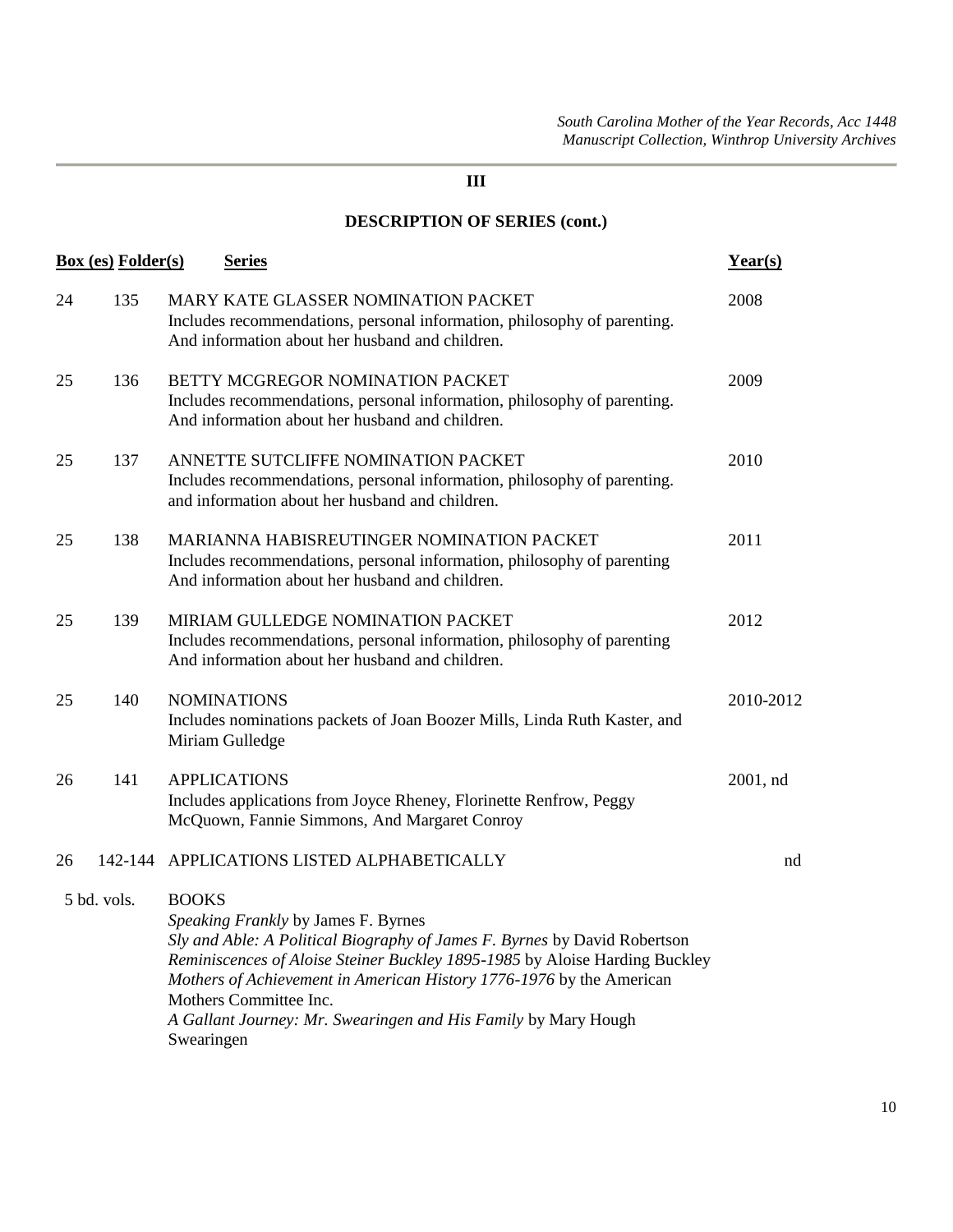*South Carolina Mother of the Year Records, Acc 1448 Manuscript Collection, Winthrop University Archives*

**III**

#### **DESCRIPTION OF SERIES (cont.)**

# 26 145 OVERSIZED EXHIBIT ITEMS

Includes large copies of pages from the *Seventy Years of Remarkable Women: South Carolina Mothers of the Year*, poster boards of the cover page and living mothers, and three large copies of the tea party invitation, signed by the Mothers.

**Box (es) Folder(s) Series Year(s)**

#### -- -- INTERVIEWS 2015

Previous winners of the award and several committee members were interviewed in the Spring and Summer of 2015 by Winthrop professor, Dr. Jennifer Leigh Disney. The Interviews were transferred to the Oral History Collection as OH-553 through OH-583. The interviews were conducted on camera and digital files consists of edited and unedited MOV, MP4, and MTS files.

*\*Please see Appendix I for lists of interviewees. \*\*Interviews are available online at [\(link\)](https://digitalcommons.winthrop.edu/scmotheroftheyear/).*